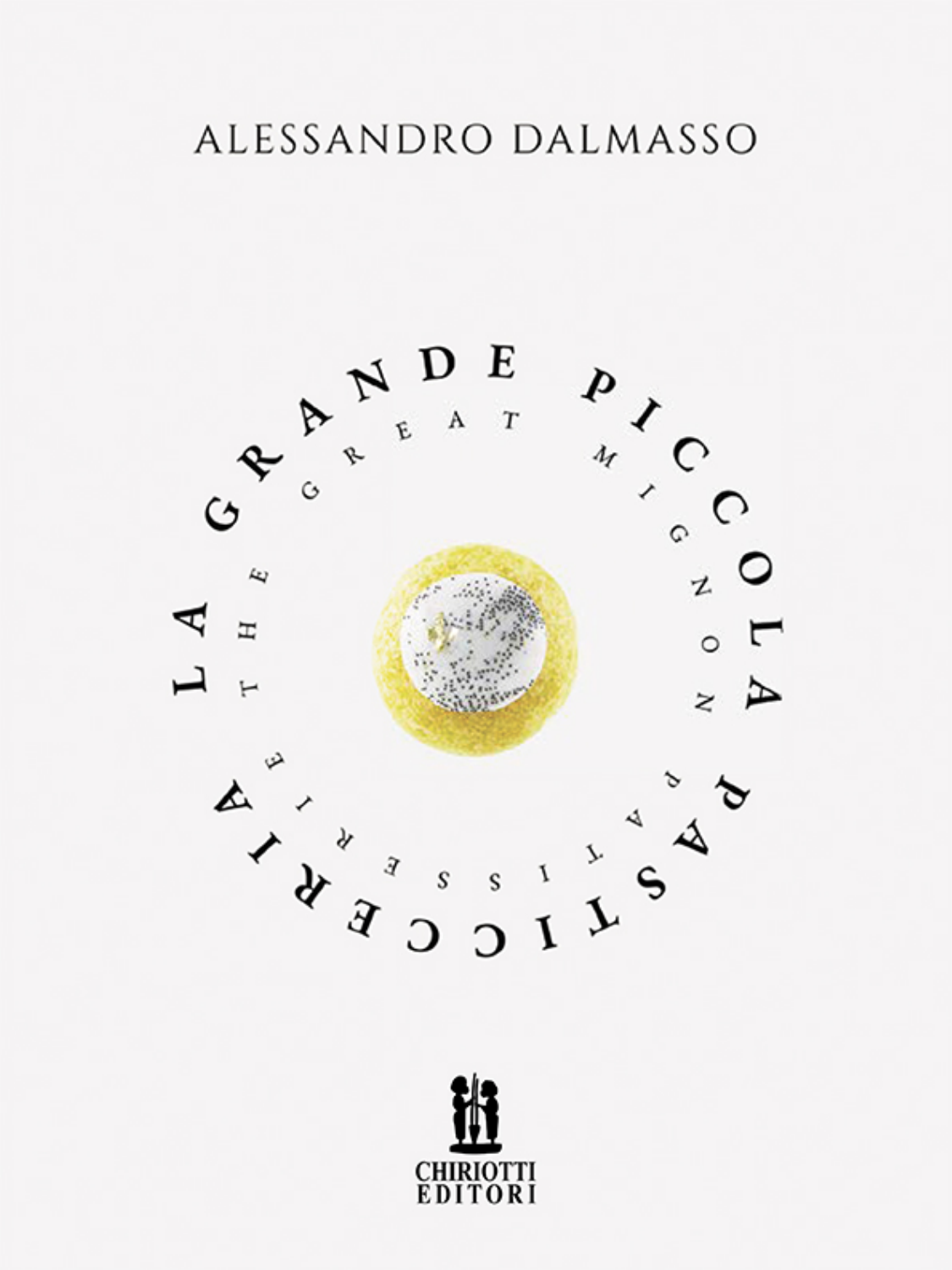

### FROLLA BIANCA ALLA VANIGLIA  *WHITE SHORT PASTRY WITH VANILLA*

|                                    | a ta  | ℅     |
|------------------------------------|-------|-------|
| — burro fresco 82% mg              | 175 g | 18.68 |
| fresh butter 82%                   |       |       |
| — zucchero di canna bianco fine    | 160 g | 17.08 |
| fine white cane sugar              |       |       |
| - sale fine                        | 2g    | 0.21  |
| fine salt                          |       |       |
| - latte fresco intero alta qualità | 110g  | 11.74 |
| good quality fresh whole milk      |       |       |
| — farina 00 W150-160               | 480 a | 51.23 |
| flour 00 W150-160                  |       |       |
| — baking                           | 4 a   | 0.43  |
| baking powder                      |       |       |
| — vaniglia in polvere              | 6 g   | 0.64  |
| vanilla powder                     |       |       |
|                                    |       |       |
|                                    |       |       |

— Peso totale

947 g 100,00

 *Total weight*







Prodotto finito Temp. di conservazione Durata in ore vendita +4°C Tempo di prod. ricetta Temp. degustazione *Finished product Storage temperature Duration in sales hours Recipe production time Tasting temperature*

 $\bullet$ 0000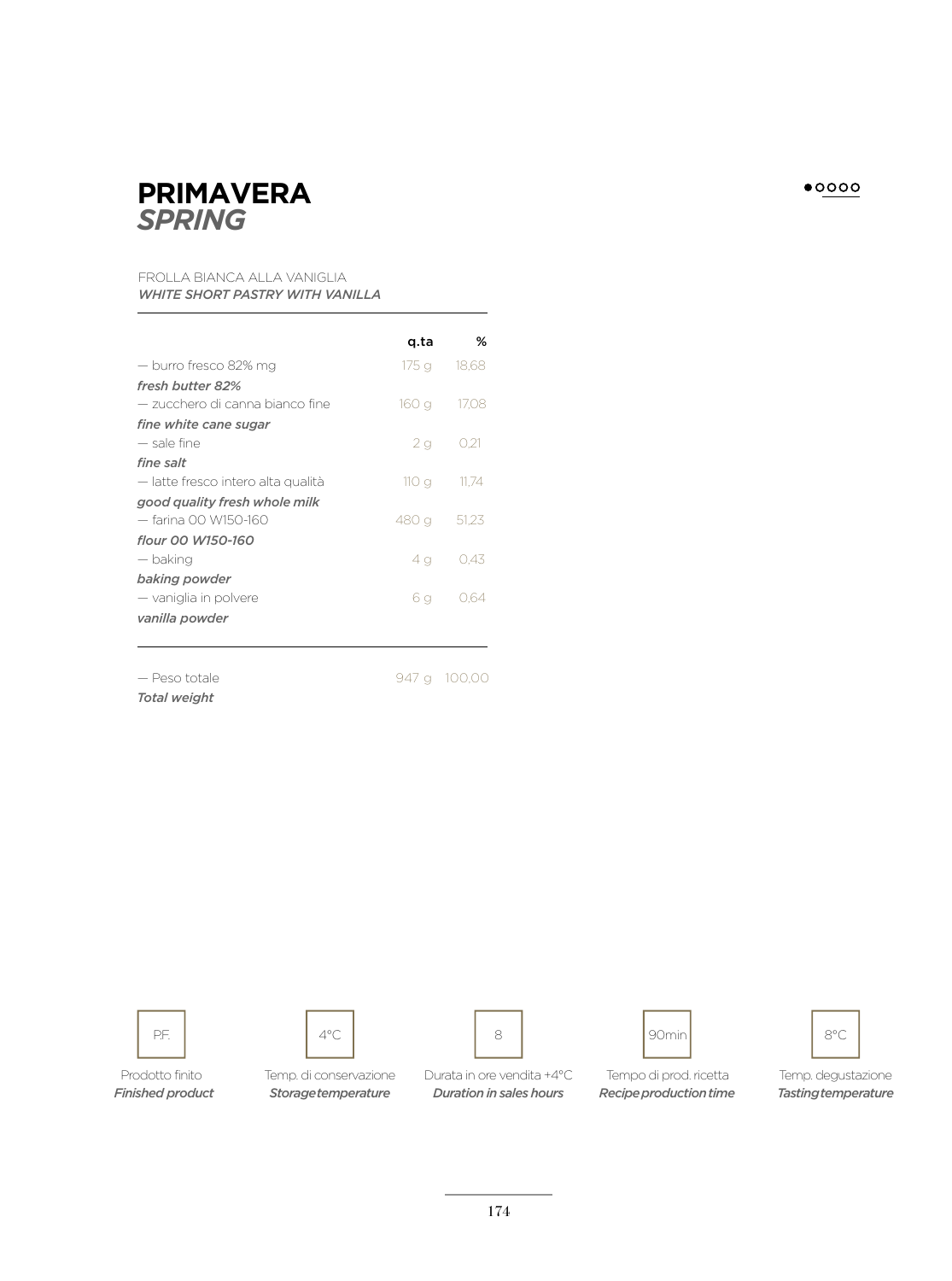In una planetaria munita di foglia, impastare il burro (morbido, ma non molle) con zucchero, sale e vaniglia. Setacciare la farina con il baking, aggiungere il latte (a temperatura ambiente) nel burro, fare impastare il tutto a bassa velocità, inserendo la farina in due volte; 4 minuti è il tempo totale da quando è finito il primo step di zucchero sale vaniglia e poi quello di latte e farine in 2 volte. Togliere la pasta frolla dalla planetaria e chiuderla in pellicola per alimenti. Porre in frigorifero e far riposare almeno 4 ore.

 *In a mixer with beater mix slightly soft butter with the sugar, salt and vanilla.* 

Sift the flour together with the baking powder into the milk *(at room temperature) and add to the butter in the mixer.* 

*Turn on for 4 minutes at low speed mixing in the flour twice. Remove the dough from the mixer, wrap in food film and place in the fridge to rest for 4 hours.* 

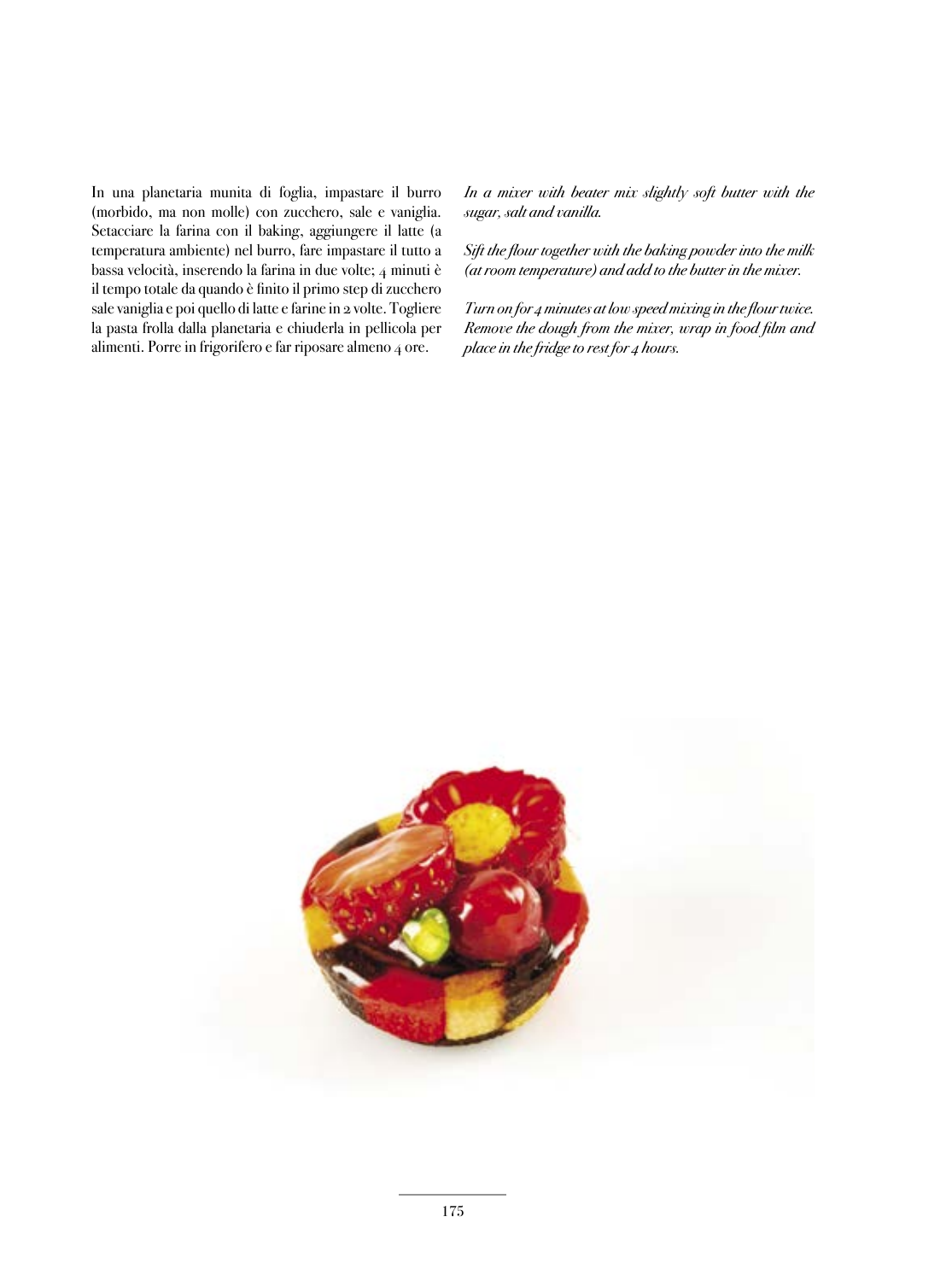## PASTA FROLLA AL LAMPONE  *SHORT PASTRY WITH RASPBERRY*

|                             | g ta  | ℅           |
|-----------------------------|-------|-------------|
| - burro fresco 82% mg       | 175 g | 17,60       |
| fresh butter 82%            |       |             |
| — zucchero semolato fino    | 160 g | 16,09       |
| fine granulated sugar       |       |             |
| $-$ sale fine               | 2g    | 0.20        |
| fine salt                   |       |             |
| — latte fresco intero       | 20 g  | 2.01        |
| fresh whole milk            |       |             |
| — purea di lampone          | 110 g | 11.06       |
| raspberry puree             |       |             |
| — scorza di limone          | 3 g   | 0.05        |
| lemon peel                  |       |             |
| - farina 00 W150-160        |       | 520 g 52,29 |
| flour 00 W150-160           |       |             |
| — baking                    | 6 g   | 0.60        |
| baking powder               |       |             |
| — colore rosso idrosolubile | 1 g   | ()()        |
| red water-soluble colour    |       |             |
|                             |       |             |

 $\bullet\bullet$ 000

#### — Peso totale  *Total weight*

 In una planetaria munita di foglia, impastare il burro morbido con zucchero, sale e buccia gratuggiata dei limoni. Mescolare a parte latte e purea di lamponi. Setacciare la farina con il baking. Aggiungere i liquidi al burro impastato con lo zucchero, mescolare tutto insieme per 4 minuti a bassa velocità. Unire la farina in due volte, impastando a bassa velocità. Togliere la pasta frolla dalla planetaria e chiuderla in pellicola per alimenti. Porre in frigorifero e far riposare almeno 4 ore.

997 g 100,00

 *Put into a mixer with beater the soft butter with the sugar, salt and grated lemon peel and mix together. Mix separately the milk and raspberry puree, and sift the flour with the baking powder.*

*Add the liquids to the butter in the mixer and turn on for 4 minutes at low speed.* 

Add the flour twice while continuing to mix at low speed. *Remove the dough from the mixer, wrap in food film and place in the fridge to rest about 4 hours.*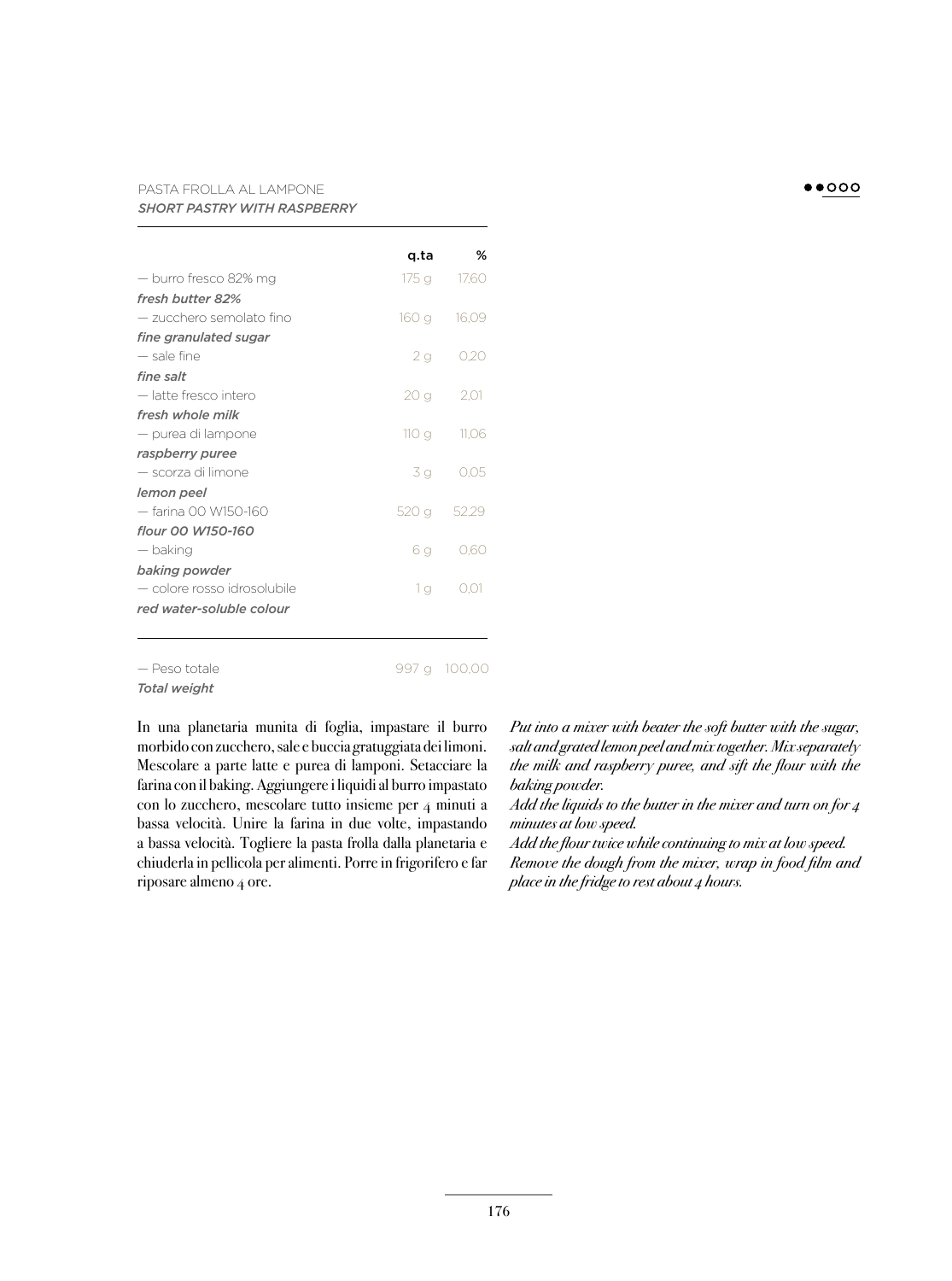#### PASTA FROLLA AL CACAO  *SHORT PASTRY WITH COCOA*

|                                     | q.ta        | ℅              |
|-------------------------------------|-------------|----------------|
| — burro fresco 82% mg               |             | 175 g 18,70    |
| fresh butter 82%                    |             |                |
| — zucchero saccarosio semolato fino | 160 g       | 17.09          |
| fine granulated sucrose sugar       |             |                |
| — sale fine                         |             | $2g$ 0,21      |
| fine salt                           |             |                |
| — latte fresco intero               |             | $115q$ $12.29$ |
| fresh whole milk                    |             |                |
| — farina 00 W150-160                | 420 g 44,87 |                |
| flour 00 W150-160                   |             |                |
| — cacao al 24% in polvere           | 55 g        | 5.88           |
| cocoa 24% in powder                 |             |                |
| — arancia scorza                    | 3 g         | 0.32           |
| orange peel                         |             |                |
| — baking                            | 6 g         | 0.64           |
| baking powder                       |             |                |
|                                     |             |                |
|                                     |             |                |

— Peso totale

946 g 100,00

 *Total weight*

 Impastare in una planetaria munita di foglia, il burro con zucchero, sale e buccia d'arancia. Setacciare farina, cacao e baking. Aggiungere il latte nel burro impastato, mescolare per 4 minuti a bassa velocità, unire metà del peso della farina/cacao, fare girare 2 minuti e terminare con tutta la farina.

 Togliere la pasta frolla divenuta omogenea e soda, chiuderla in pellicola per alimenti e porre in frigorifero, per almeno 4 ore.

 *Place in a mixer with a beater, the butter with the sugar, salt*  and orange peel. Sift the flour, cocoa and baking powder.  *Add the milk into the mixer with the butter and continue mixing at low speed for 4 minutes.*

Pour in half of the flour/ cocoa mixture and continue for *another 2 minutes. At the end add the rest of the flour and conclude the mixing. Remove the dough when it has become homogeneous and compact, wrap in food fi lm and leave to rest in the fridge for at least 4 hours.* 

### $\bullet\bullet\bullet\circ\circ$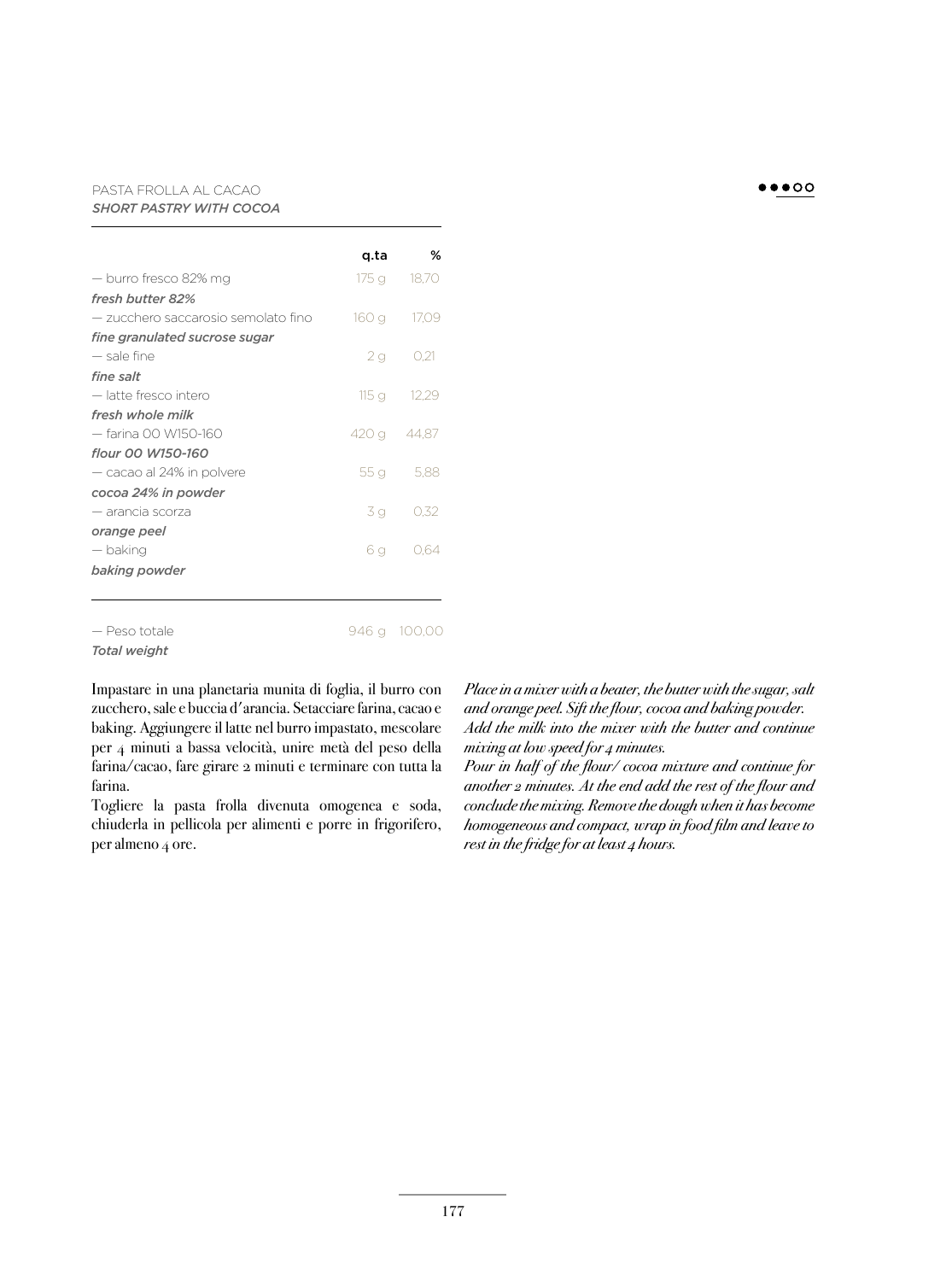#### RIPIENO ALLE MANDORLE DA COTTURA  *FILLING WITH ALMONDS FOR COOKING*

|                                | g.ta | %            |
|--------------------------------|------|--------------|
| - TPT mandorle/zucchero a velo |      | 250 g 36.02  |
| TPT almonds/powdered sugar     |      |              |
| — amido di mais                |      | $14q$ 2,02   |
| corn starch                    |      |              |
| — burro morbido                |      | 200 g 28.82  |
| soft butter                    |      |              |
| $-$ uova                       | 70 g | 10,09        |
| egg                            |      |              |
| $-$ crema pasticcera           |      | 160 g 23,05  |
| custard cream                  |      |              |
|                                |      |              |
|                                |      |              |
| - Peso totale                  |      | 694 g 100,00 |

— Peso totale

 *Total weight*

Macinare in raffinatrice 125 g di mandorle con 125 g di zucchero a velo: ottenuta una polvere, con una frustina mescolarla a secco con l'amido setacciato. Mescolare in una planetaria munita di foglia e aggiungere dentro il burro a pomata. Azionare la planetaria a bassa velocità ed incorporare le uova poco per volta e, infine, la crema pasticcera. Terminare per ottenere una crema liscia e non montata. Volendo si può utilizzare un cutter a lama fine.

*Grind in a refiner 125 g of almonds with 125 grams of powdered sugar When it becomes completely powdered mix it together with the sifted starch. Mix into a mixer with a beater together with the butter cream. Turn on the mixer at low speed and add the eggs a little at a time, concluding with the custard cream. Continue mixing until a smooth, whipped cream is obtained. You may also use a cutter with*   $f$ *ine blade.*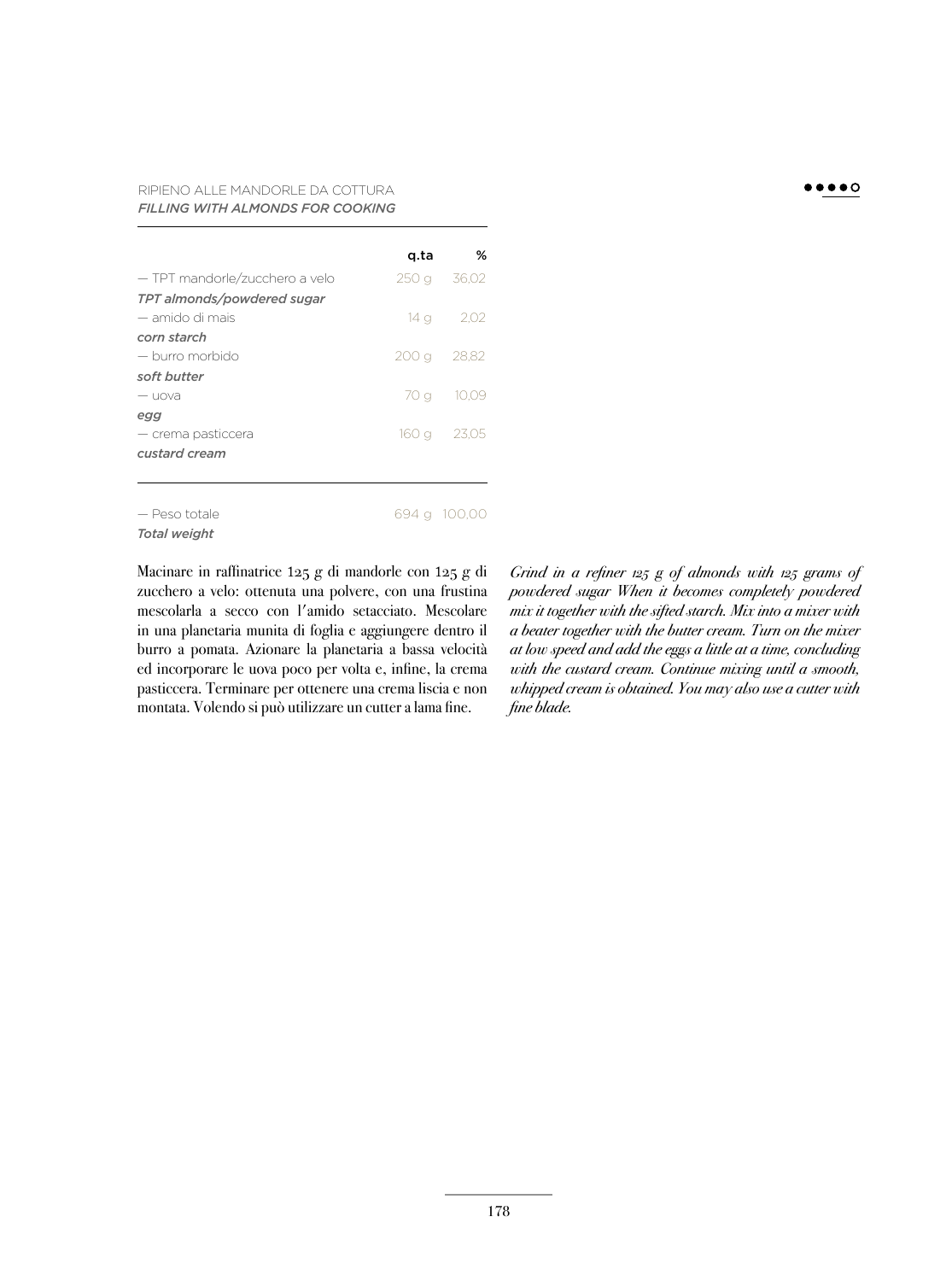

## PASTA SABLÈ ALLE MANDORLE  *SABLÈS WITH ALMONDS*

| ℅<br>q.ta               |
|-------------------------|
| 720 g 22,71             |
|                         |
| $1,050$ q $44,47$       |
|                         |
| 11 <sub>q</sub><br>0.35 |
|                         |
| 360 g 44,47             |
|                         |
| 540 g<br>17.03          |
|                         |
| 190 g<br>5.99           |
|                         |
| 300 g<br>9.46           |
|                         |
|                         |
|                         |
|                         |

 — Peso totale  *Total weight*

3171 g 100,00









Prodotto finito Temp. di conservazione Durata in ore vendita +4°C Tempo di prod. ricetta Temp. degustazione *Finished product Storage temperature Recipe production time Tasting temperature Duration in sales hours*





186